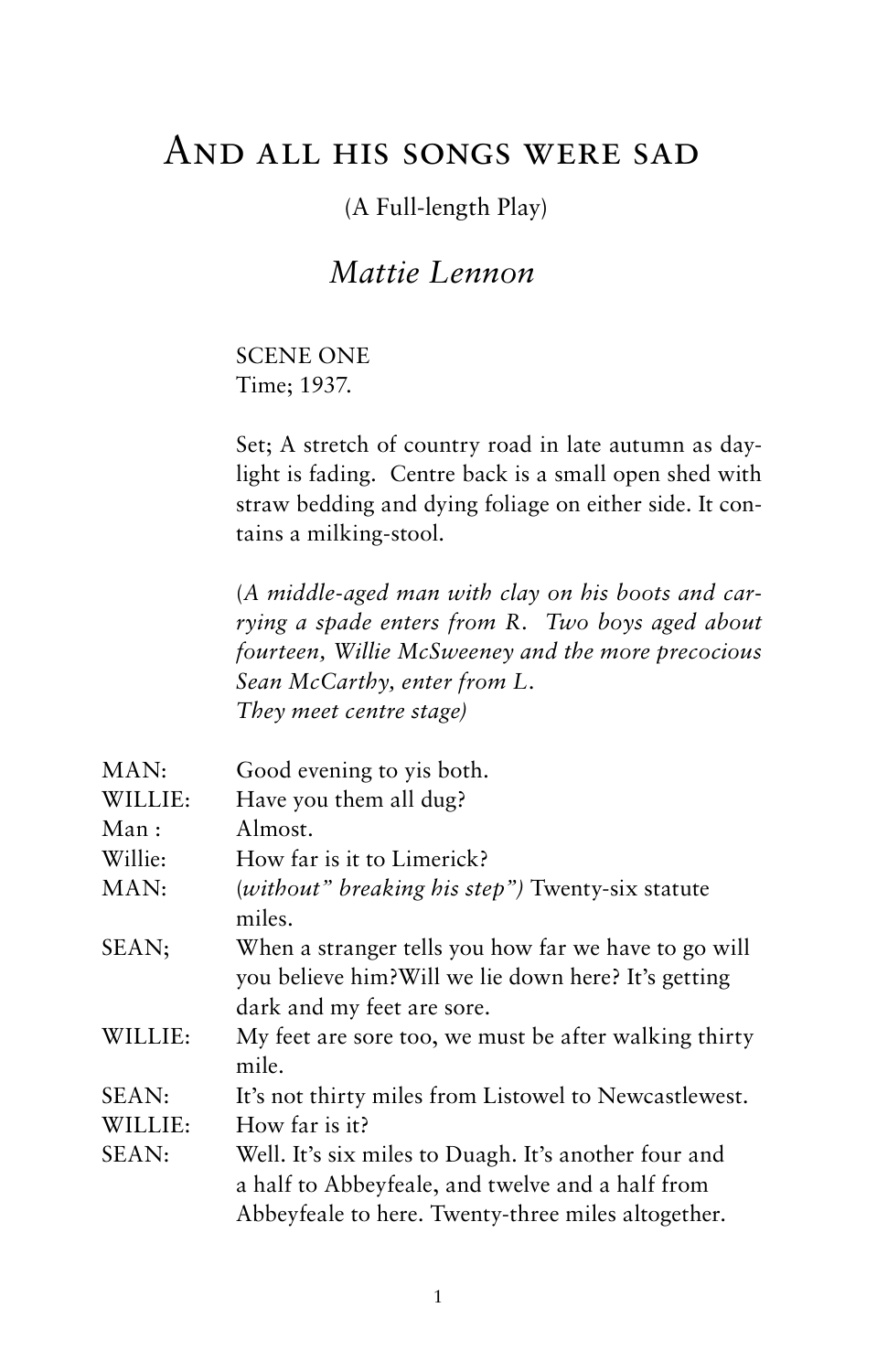| WILLIE:          | Well aren't you the smart fellow.                                                                                                                                                                                                                                                                                                                                                                                                                                                                                     |
|------------------|-----------------------------------------------------------------------------------------------------------------------------------------------------------------------------------------------------------------------------------------------------------------------------------------------------------------------------------------------------------------------------------------------------------------------------------------------------------------------------------------------------------------------|
| SEAN:            | (Sitting down on milking-stool, milking an                                                                                                                                                                                                                                                                                                                                                                                                                                                                            |
|                  | imaginary cow in time to the tune as he sings)                                                                                                                                                                                                                                                                                                                                                                                                                                                                        |
|                  | I'm intelligent Sean McCarthy.                                                                                                                                                                                                                                                                                                                                                                                                                                                                                        |
|                  | An' I'm known to all the boys,                                                                                                                                                                                                                                                                                                                                                                                                                                                                                        |
|                  | I live at the foot of Haley's wood                                                                                                                                                                                                                                                                                                                                                                                                                                                                                    |
|                  | With muck up to my eyes.                                                                                                                                                                                                                                                                                                                                                                                                                                                                                              |
| WILLIE:          | You made that up didn't you?                                                                                                                                                                                                                                                                                                                                                                                                                                                                                          |
| SEAN:            | I wrote that, Willie, when I was seven years old. But I                                                                                                                                                                                                                                                                                                                                                                                                                                                               |
|                  | did get a bit of help from the Tailor Roche.                                                                                                                                                                                                                                                                                                                                                                                                                                                                          |
| WILLIE:          | What was that rhyme that you got slapped for saying<br>in school?                                                                                                                                                                                                                                                                                                                                                                                                                                                     |
| SEAN:            | That was written by Paddy Drury from Knockanure.<br>Paddy was working for the Vicar. And the Vicar's<br>housekeeper, Kate Nealon, according to Paddy,<br>kept her loins exceptionally well girded (even by the<br>standards of the day) and out of bounds to Paddy.<br>Then Paddy found himself jobless when he expressed<br>his bewilderment and frustrations in verse,<br>Kate Nealon's virtue remains intact<br>'Tis locked up hard and tight.<br>One puzzling aspect of that fact,<br>How does she piss at night? |
| WILLIE:          | You were always different. You always noticed things<br>that the rest of us missed. Maybe that's what the<br>School-Master meant when he said that you were<br>special.                                                                                                                                                                                                                                                                                                                                               |
| SEAN;            | I suppose everyone is special in their own way. But<br>if you don't play football in Galvin's field and pitch-<br>and-toss on the Forge road you're considered a sissy.<br>My brother Mick always said I was a dreamer; that I<br>was going around in a daze.                                                                                                                                                                                                                                                         |
| WILLIE;<br>SEAN; | What does Mick think of you going to join the army?<br>He doesn't know, he's in London. But I don't think<br>he'd mind me joining the Irish Army, sure he went to<br>join the Free State army himself. Then when he got                                                                                                                                                                                                                                                                                               |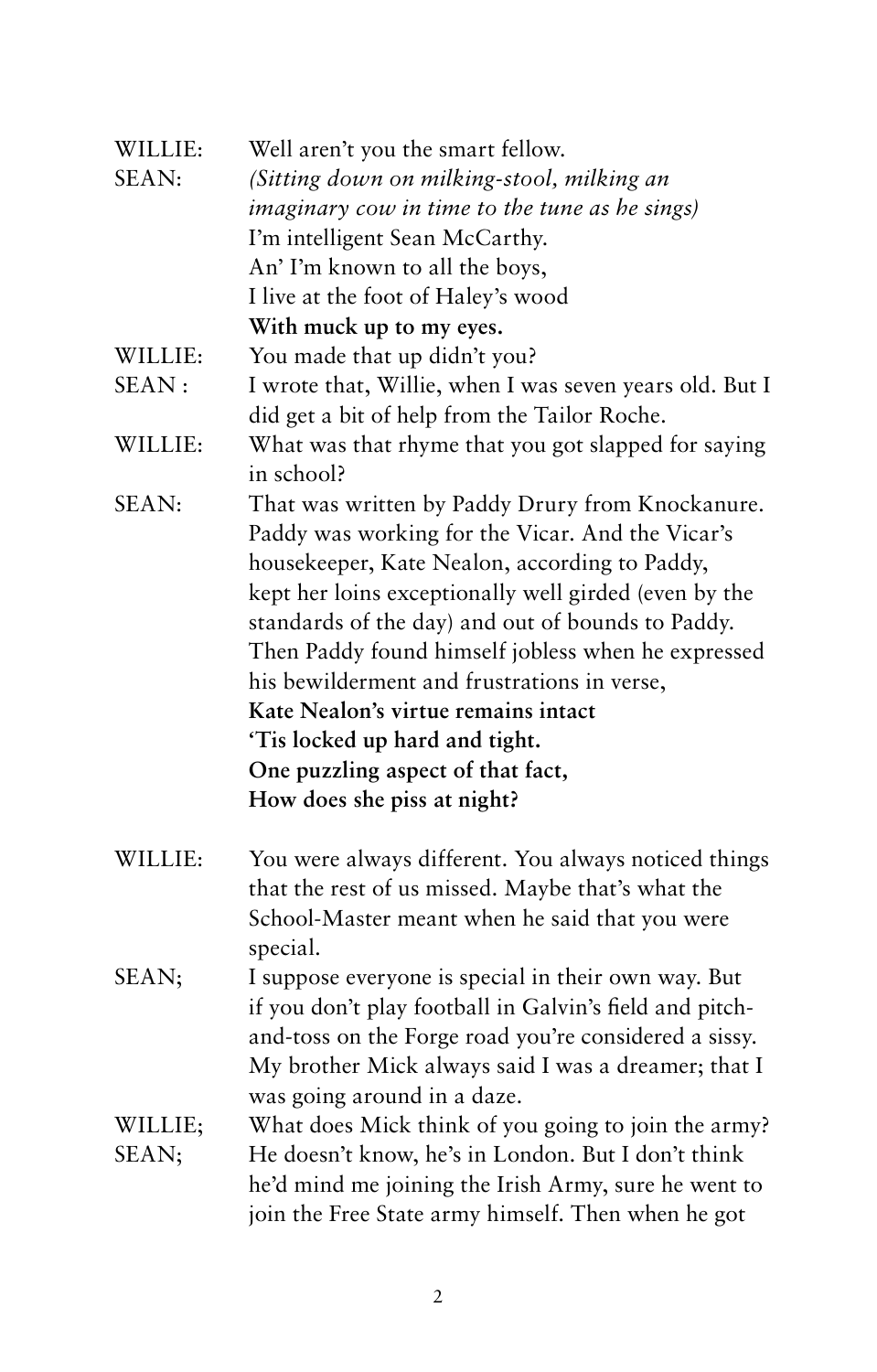|          | there recruiting was closed down for Easter. Oh, he         |
|----------|-------------------------------------------------------------|
|          | was too cute to tramp to Limerick. He hopped on the         |
|          | train when it stopped at the level-crossing and stowed      |
|          | away. He once threatened all sorts of things on me if       |
|          | I ever even thought of joining the British Army.            |
| WILLIE;  | I didn't think Mick was like that.                          |
| SEAN;    | He's not. A girl he was great with was after being          |
|          | drowned in Bundoran. The Doctor said he had a               |
|          | nervous breakdown.                                          |
| WILLIE;  | He still wouldn't want you to join the English Army?        |
| SEAN;    | Three years before I was born the Black-and-                |
|          | Tans kicked down the door of the house at my                |
|          | grandmother's wake and shot the little dog. Mick was        |
|          | there. He remembers that. And another night they            |
|          | nearly shot him and my father.                              |
| WILLIE;  | And that made him turn against the English.                 |
| SEAN;    | It did an' it didn't. In the first letter he sent home he   |
|          | told my mother how kind the English people were             |
|          | and about how a London cop had given him half-a-            |
|          | crown.                                                      |
| WILLIE;( | losing interest in what Sean is saying) You that's          |
|          | good at sumswhat year would you have to be born             |
|          | to be seventeen now.                                        |
| SEAN;    | Nineteen twentywhy?                                         |
| WILLIE;  | When we tell the army people in Limerick we're              |
|          | seventeen they might try to catch us out. (Both take        |
|          | off their boots and sit down on the straw and there is      |
|          | silence for a few moments)                                  |
| WILLIE;  | (Suddenly) Is it true that girls go for fellows in          |
|          | uniform?                                                    |
| SEAN;    | I don't know much about girls or what they go for.          |
|          | Although my uncle, the Tumbler McCarthy, gave me a          |
|          | bit of advice about them but I can't vouch for the validity |
|          | of it. I think he was a bit hard on the fairer sex. Do you  |
|          | know what a man that doesn't like women is called?          |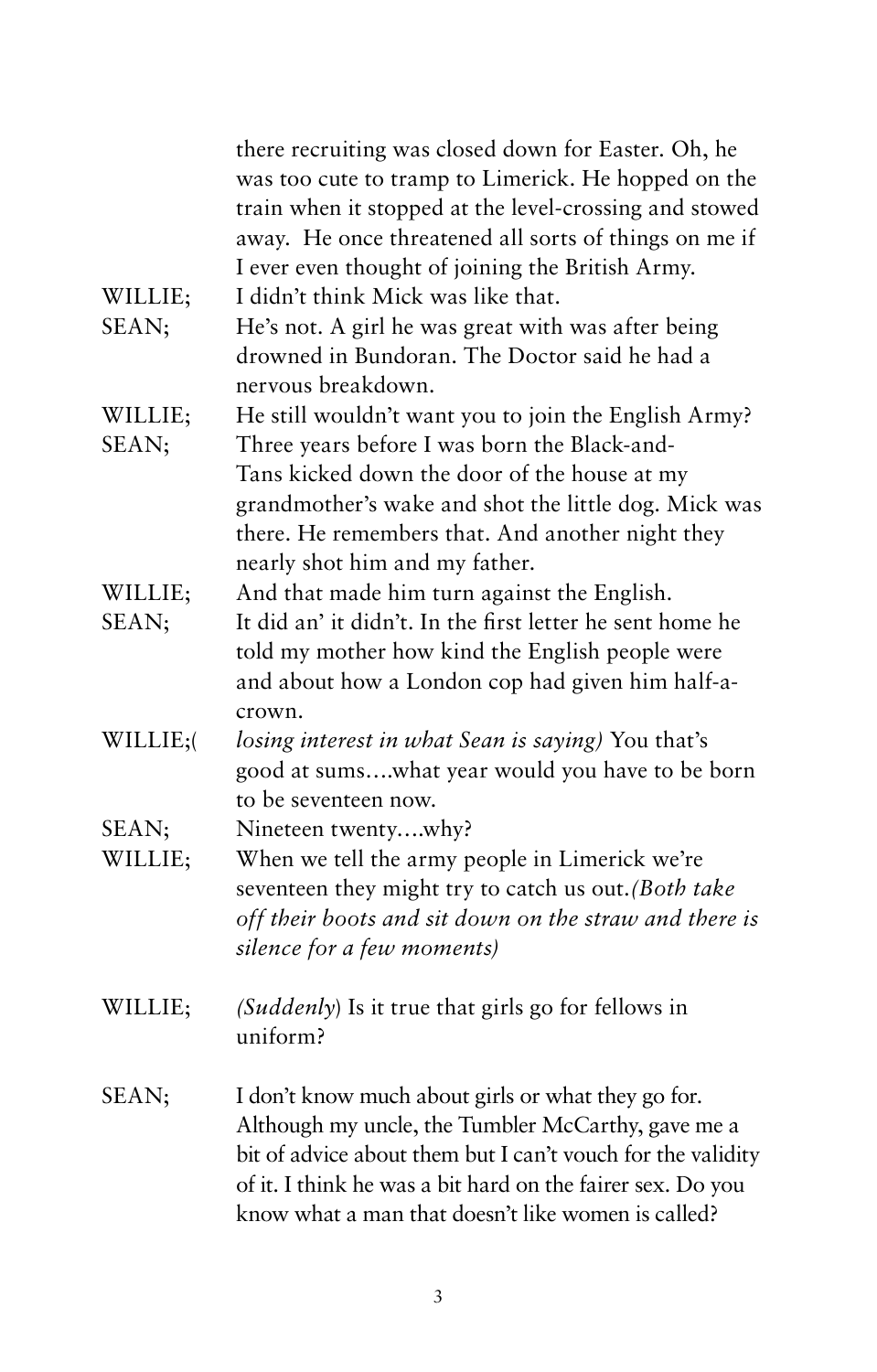| WILLIE:      | No. What?                                                                                            |
|--------------|------------------------------------------------------------------------------------------------------|
| SEAN:        | A Misogynist.                                                                                        |
| WILLIE:      | (Not impressed) What did the Tumbler tell you?                                                       |
| SEAN:        | The Tumbler was a man that spoke in Parables. He<br>said, "Remember Seaneen, be careful of the mule  |
|              | with the calm look. You know what to expect from                                                     |
|              | the mule with the mad eyes, but the hoor with the                                                    |
|              | docile eyes will kick you when your mind is on other<br>things".                                     |
| WILLIE:      | I suppose you'll write a song about this some time. Or                                               |
|              | can you write about hardship?                                                                        |
| SEAN;        | Of course you can. According to Shelley;                                                             |
|              | Most wretched men are cradled into poetry by                                                         |
|              | wrong.                                                                                               |
|              | They learn in suffering what they teach in song.                                                     |
|              | And didn't Dickens write about hardship?                                                             |
| WILLIE;      | If his feet were skinned from traipsing the roads to                                                 |
|              | get away from the hunger and bogs of North Kerry                                                     |
|              | he mightn't be so fond of the pen.                                                                   |
| SEAN;        | Whatever about the hunger, the bog is part of us. You                                                |
|              | don't grow up in the bogyou grow up with the bog.<br>It's not so much a placeit's more of a feeling. |
| WILLIE;      | A feeling? What sort of a feeling.                                                                   |
| <b>SEAN:</b> | I don't know, but it's there. (Thoughtfully) I think no                                              |
|              | matter where I'm posted in the army, in my head, I'll                                                |
|              | still hear the wild geese over Lyrocrompane and the                                                  |
|              | trout jumping in the Cashen. When the wind howls                                                     |
|              | at night it seems to be calling to me and wanting to                                                 |
|              | tell me somethinga tormented wind begging to be                                                      |
|              | listened to.                                                                                         |
| WILLIE:      | How would the wind be tormented and want to be                                                       |
|              | listened to?                                                                                         |
| SEAN:        | Sure tormented people want to be listened to.                                                        |
|              | Maurice Walshe, the writer from Ballydonoghue, had                                                   |
|              | it summed up.                                                                                        |
| WILLIE:      | How?                                                                                                 |
| SEAN:        | He wrote, "A place acquires an entity of its own, an                                                 |
|              |                                                                                                      |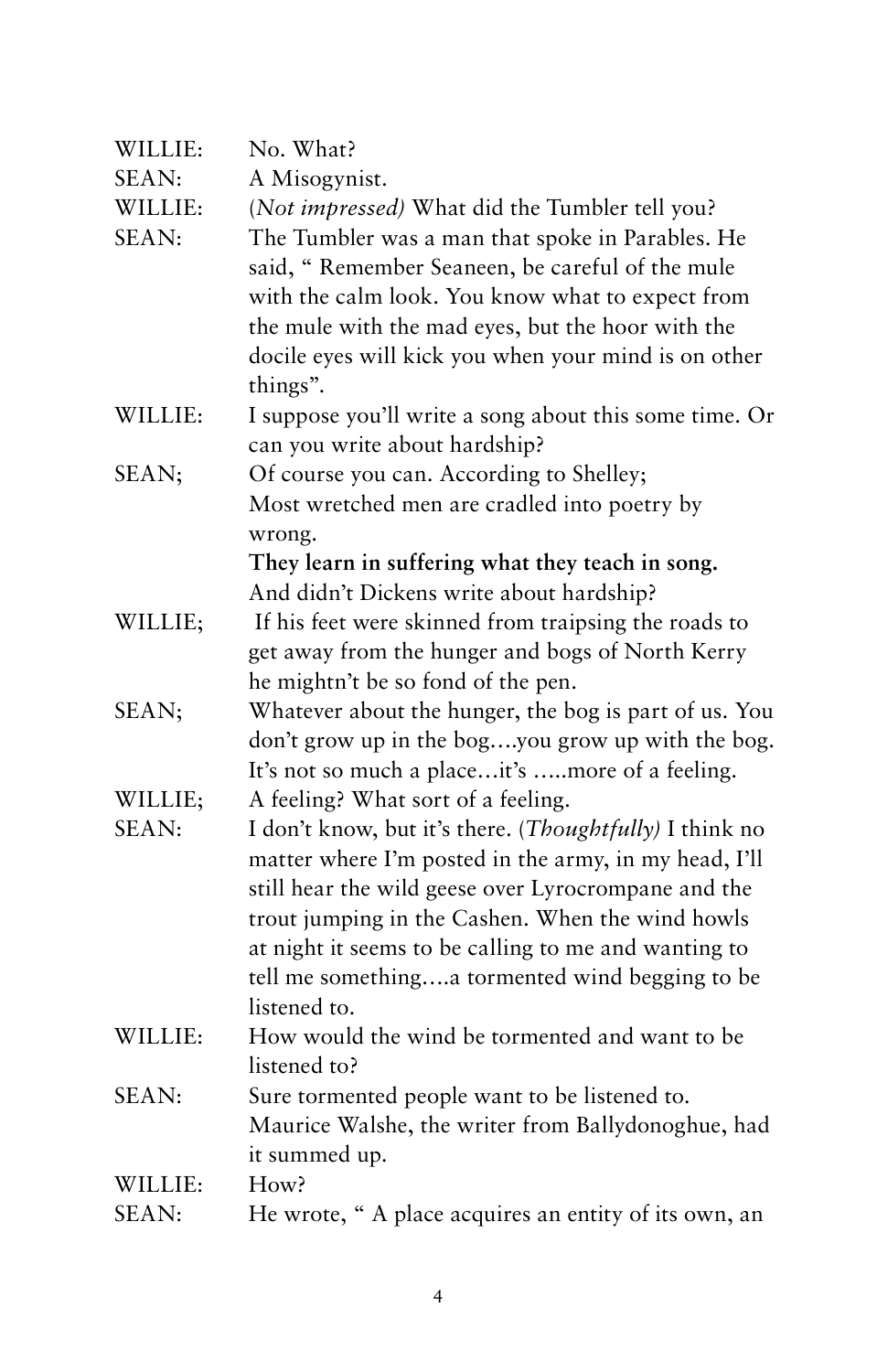entity that is the essence of all the life and thoughts and griefs and joys that have gone before". I know what he means. In my own case how could I ever forget things like the sheer, lunacy of the Rambling House that I experienced as a barefoot child? The stories of people like the Whisper Hogan and the lilting of "Doodlededom". They're things that a person would carry with them for……..

*(Sean looks over and sees the Willie is asleep. He finds a cigarette packet in the straw, tears it open, produces a stump of a pencil, and starts to write. As he is writing, in his head he can hear his own voice singing "Blow The Candles Out"* .

*There is a mansion on the hill where my love does reside, Through the windows I do watch, I see my love inside. I am cold and hungry, my aching heart does shout, Oh, come into my arms love and we'll blow the candles out.*

*The door it silent opens and my love comes to me, I do rush to his arms and hold him tenderly. One stolen hour all in the night, he cries my name aloud, Oh, take me in your arms love and we'll blow the candles out.*

*His mother she does slight me for I am not his kind, I have no courtly manners and am I nor refined. The waiting stars up in the sky, they pass by a cloud, Take me in your arms………………….*

*(As twilight slowly turns to darkness he lies down and the song fades out)*

CURTAIN.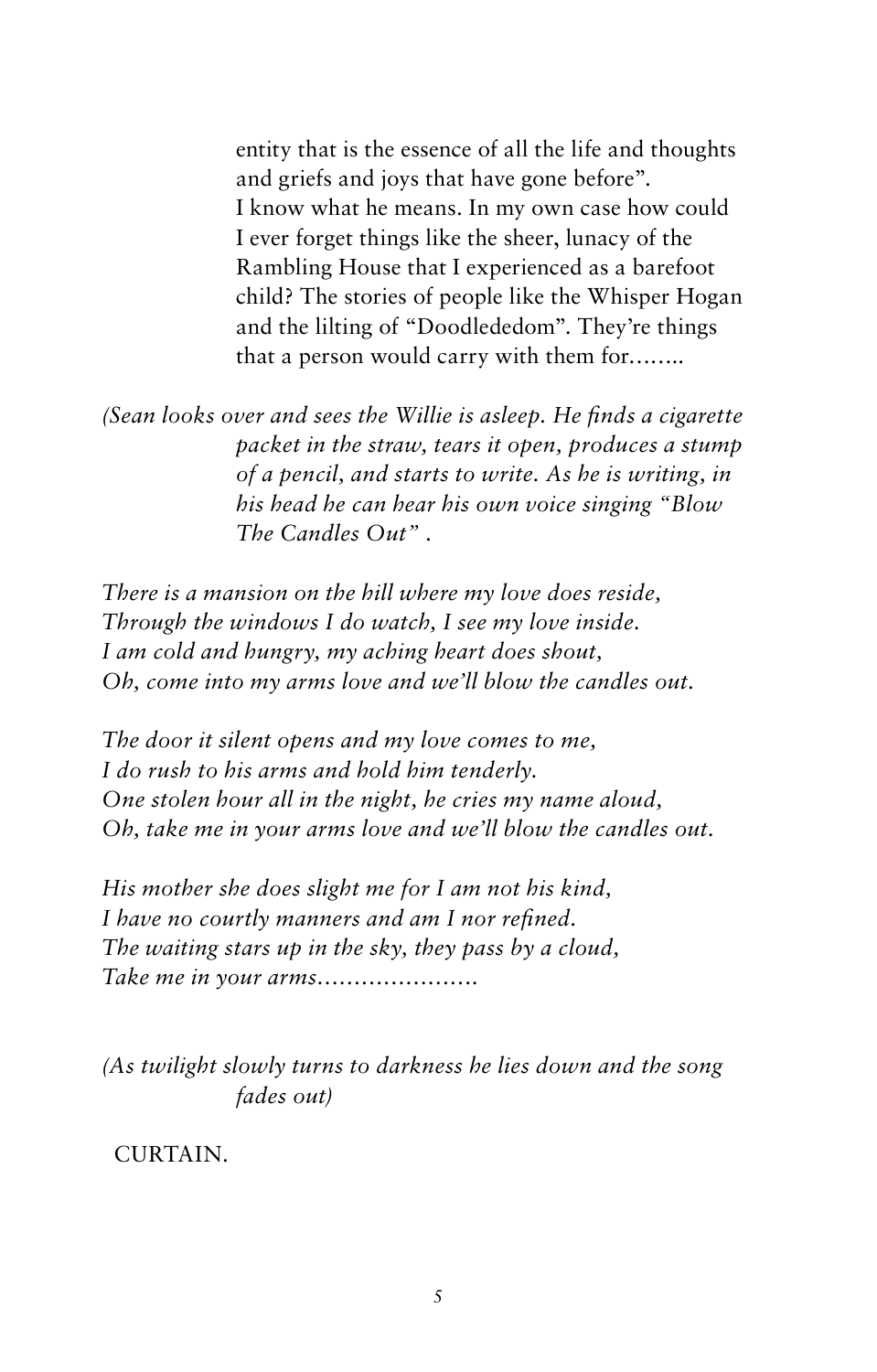SCENE TWO. Set; The same as in scene one.

**(It's the next day. Willie and Sean enter from Stage R. looking dirtier and more travel-worn than the evening before )**

WILLIE: How far would you say we walked since this time yesterday? Sean: Thirty-five miles if you subtract the distance between Newcastlewest and Patrickswell, where we got the lift with the blacksmith. WILLIE: You'd nearly be better walking than listening to his blather. SEAN: Ah, he was very interesting. I could listen to him all day….The story about the Troubles…..how young Willie was shot in that town in West Limerick. That would be a lovely line in a song, "He died in Shanagolden on a lonely summer's night ". (*Sings*)

**And you fought them darling Willie all through the summer days I heard the rifles firing in the mountains far away I held you in my arms love and your blood ran free and bright And you died by Shanagolden on a lonely summer's night.**

| WILLIE: | There's no fear of us being shot in action anyway,<br>even our own army wouldn't have us. It was a wasted<br>journey. |
|---------|-----------------------------------------------------------------------------------------------------------------------|
| SEAN;   | It's hard to know when anything is wasted. We                                                                         |
|         | learned something.                                                                                                    |
| WILLIE; | Oh we did. We learned that you should have worn                                                                       |
|         | a long trousers for a week or a fortnight before                                                                      |
|         | you tried that trick. The minute you dropped your                                                                     |
|         | brother Mick's trousers for the medical examination                                                                   |
|         | your man knew by your weather-beaten legs that you                                                                    |
|         | weren't long out of short trousers. Seventeen how are                                                                 |
|         | vou!                                                                                                                  |
|         |                                                                                                                       |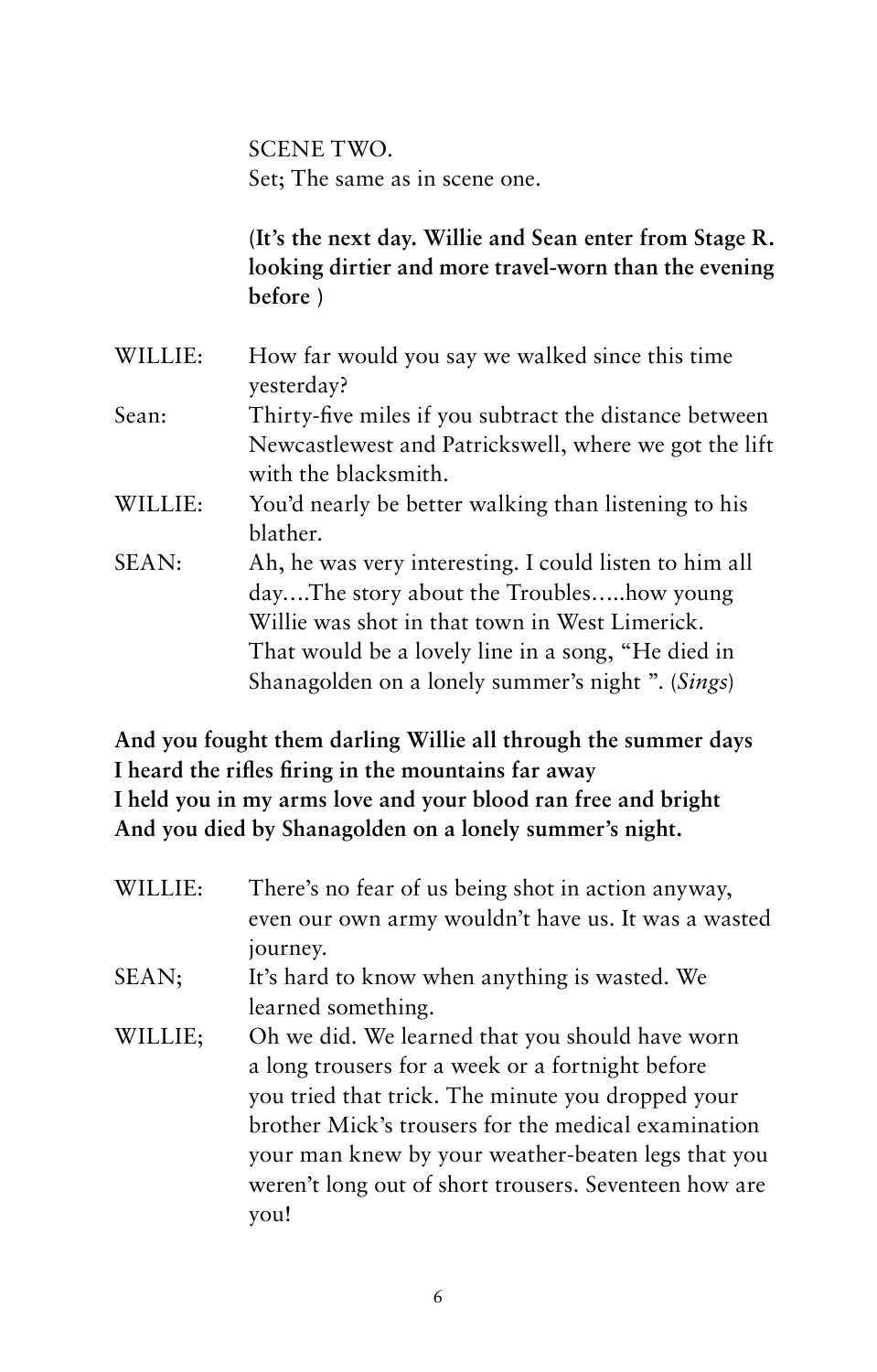|              | (Sean looks pensive)                                     |
|--------------|----------------------------------------------------------|
| WILLIE;      | What's wrong with you?                                   |
| SEAN;        | I have an ache.                                          |
| WILLIE:      | I'm sore all over. That was a long walk. We're not       |
|              | used to walking that far in one go.                      |
| <b>SEAN:</b> | Not that kind of an ache; an ache in my brain.           |
| WILLIE:      | A headache?                                              |
| SEAN:        | Not quite. An ache to write a song that will be          |
|              | publishedand sungespecially sung <i>(dreamily)</i> Or to |
|              | have a record made of one of my songs. Imagine what      |
|              | it must be like to be passing a house, maybe miles from  |
|              | home, and to hear your song played on the gramophone.    |
| WILLIE:      | Do you think that will ever happen?                      |
| SEAN:        | It's not likely to happen in Kerry anyway. When I was    |
|              | still in school I wrote this song "Horo My Johnny".      |
|              | And when I asked O'Leary in Listowel to print it he      |
|              | said," waste o' time, who in the name of Christ          |
|              | wants to horo my Johnny.                                 |
| WILLIE:      | What sort of a song was it?                              |
|              | (Sean sings "Horo My Johnny")                            |

#### *Chorus;*

**Oh! Horo my Johnny will you come home soon, The winter is coming and I'm all alone. The candle is burning in my window low, And the wild geese they are going home.**

**A young man's love is something to behold, First it burns and then it soon grows cold. He'll whisper in the moonlight and your hand he'll hold, Then he'll vanish like the morning dew.**

### *Chorus.*

**He'll court you by a meadow in the summertime, When first you love it is the sweetest time. He'll promise you a golden ring and then one day, He'll vanish like the morning dew.**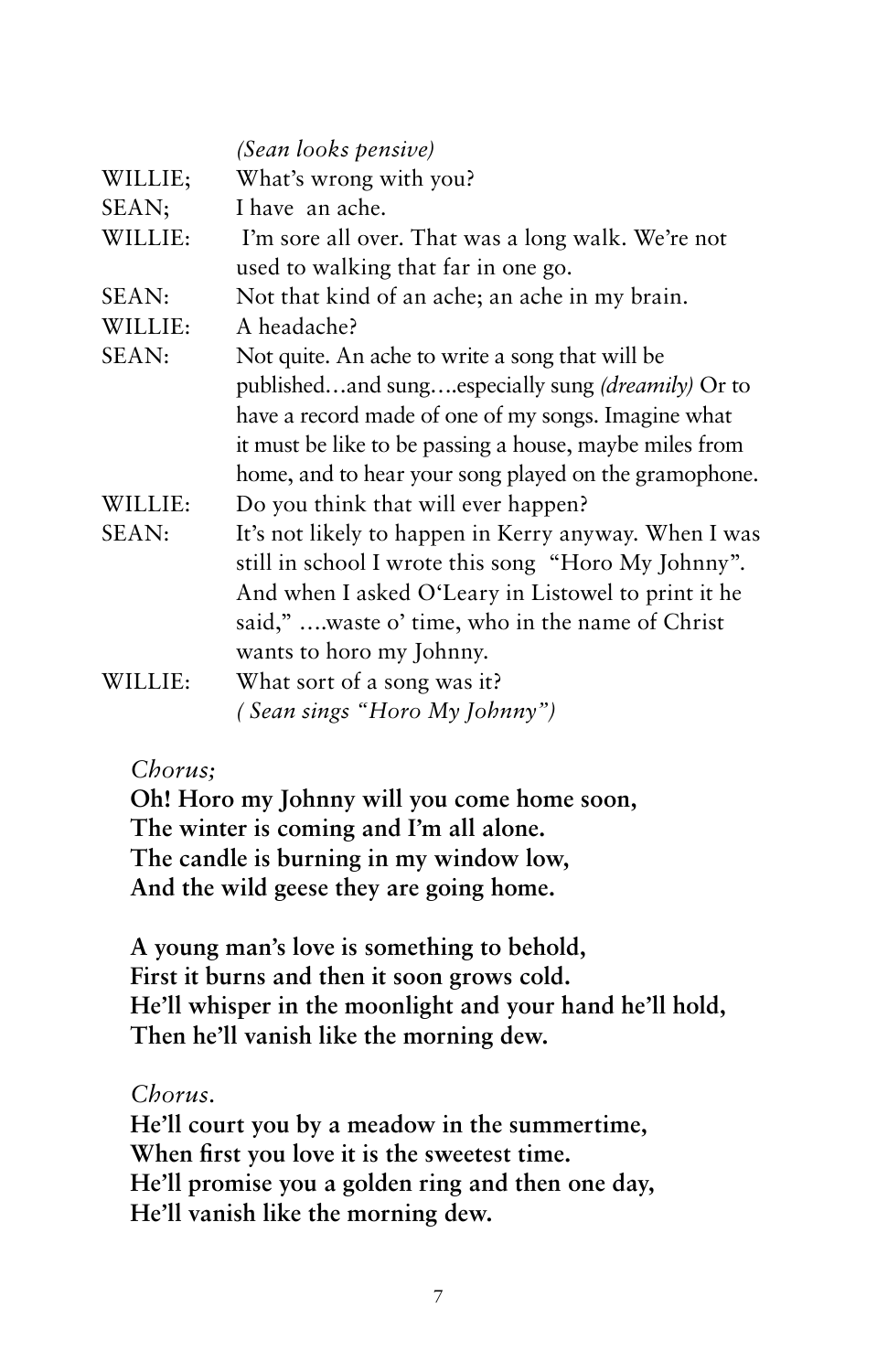**You'll be waiting for his footsteps in a lonely room, Listen by the window he'll be coming soon. Your heart it will be breaking by the early dawn, For he's vanished with the morning dew.**

## *Chorus.*

**So come all you young men who are in your prime, A young maiden's love is like the rarest wine. When first you taste it 'tis a golden time, And sweeter than the morning dew.**

| WILLIE: | What sort of things can you make a song about?        |
|---------|-------------------------------------------------------|
| SEAN:   | You can compose a song about anything.                |
| WILLIE: | This road?                                            |
| SEAN:   | YesI suppose so.                                      |
| WILLIE: | But this is the road to nowhere.                      |
| SEAN:   | (Brightening up) That's great., (Sings)               |
|         | The Road to Nowhere turned dark with ugly alien gore  |
|         | The Quiet Man was dreaming of the Key Above the       |
|         | Door.                                                 |
| WILLIE: | What's that about?                                    |
| SEAN:   | It's about a couple of things. It's acknowledging the |
|         | titles of the works of Maurice Walshe, the man that I |
|         | told you about yesterday. And more importantly it's   |
|         | about our search.                                     |
| WILLIE: | Our search for what?                                  |
| SEAN:   | I don't know. We don't always know what we're         |
|         | searching for. I saw in the Reader's Digest where     |
|         | Albert Einstein said, "If I knew what I was looking   |
|         | for it wouldn't be called research".                  |
| WILLIE: | You read a lot. I can't settle down to read.          |
| SEAN:   | There are many ways of reading; it's not all about    |
|         | books. You can listen, that's a form of reading.      |
|         | You can read the seasons and the landscape And        |
|         | people. Most of all you can read people. You can      |
|         | learn everything from people. James Joyce says that   |
|         | he never met a boring person.                         |
|         |                                                       |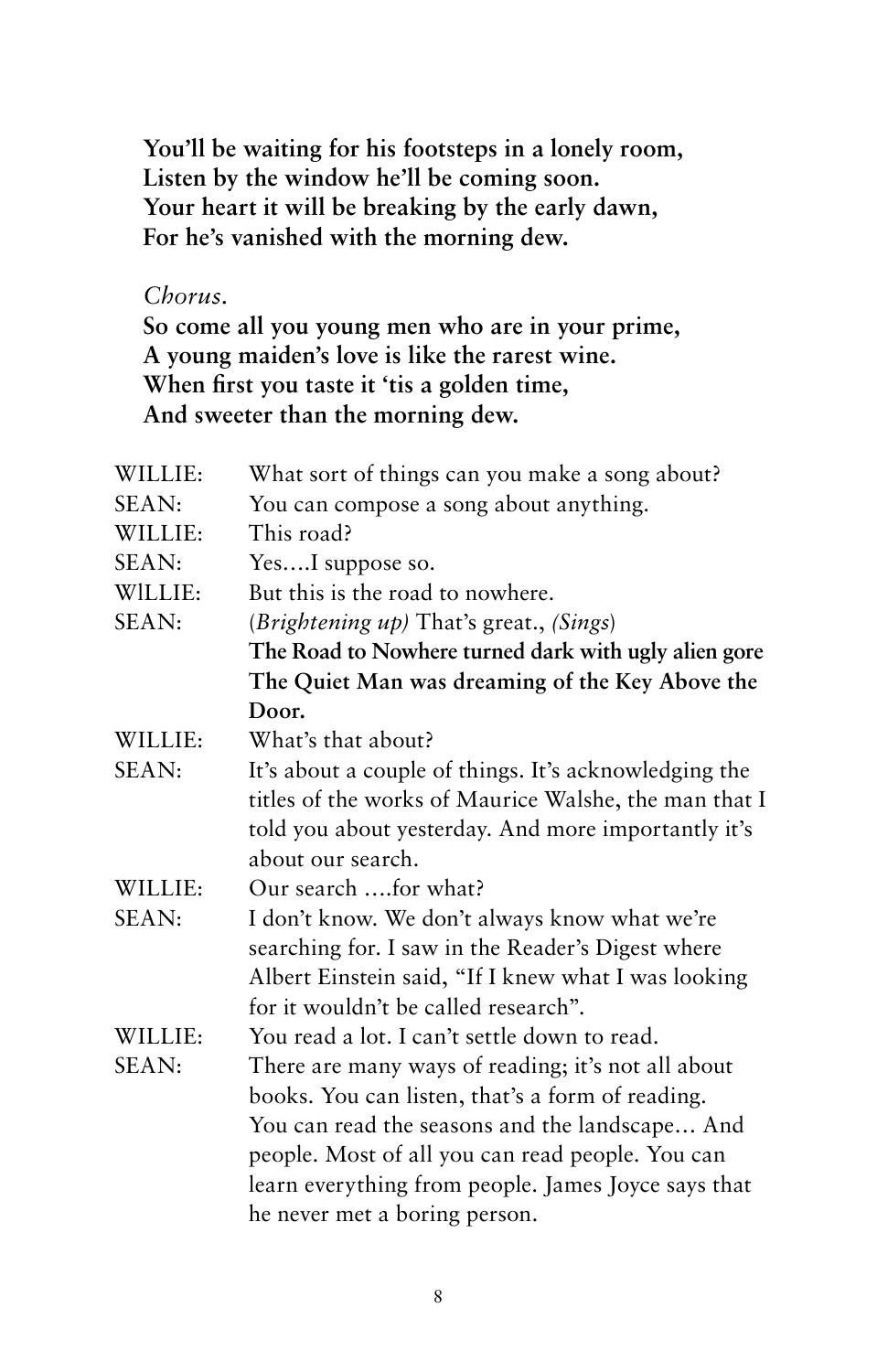- WILLIE: He didn't spend much time around Listowel then. SEAN: Listowel has no boring people. It has kind people and it has nasty people. It has clever people and people that are not so clever. But we can learn something from them all.
- WILLIE: A lot of them say that you have a great imagination. SEAN: I think I got it from my mother's side. My uncle, the Salmon Roche, had great stories. Unkind people would call them lies. When I was small he told me about one time he made a scarecrow. And the scarecrow was so effective that not alone did the crows not take any potatoes but they left back the ones they took the year before.

WILLIE, That's a cod.

SEAN; And he had another story about a cleeving straddle.. He was drawing out turf with an ass and cleeves.. Do you know the creels that you see on the backs of donkeys. You'd see them nowadays on postcards and such like? Well up in Rathea they're called "cleeves" and they're held in position by a "cleeving-straddle"; which is a saddle-like harness with a spike, or hook, on either side to hold the cleeves.

Anyway the Salmon was using said mode of haulage when, due to inadequate upholstering, didn't he cleeving-straddle irritate and cut the ass, leaving a nasty lesion on either side of his backbone. (The ass's now, not the Salmon's)

The weather being warm of course the flies attacked the open wounds, which festered (savin' your presence) developing into two raw nasty-looking holes in the ass's back.

The ass, tired after a hard day's work, went out and lay down at the back of the house under a hawthorn tree. And what do you think but didn't a couple of haws fall into the holes in his back. The holes eventually healed but the next Spring didn't two little whitethorn trees sprout up out of his back.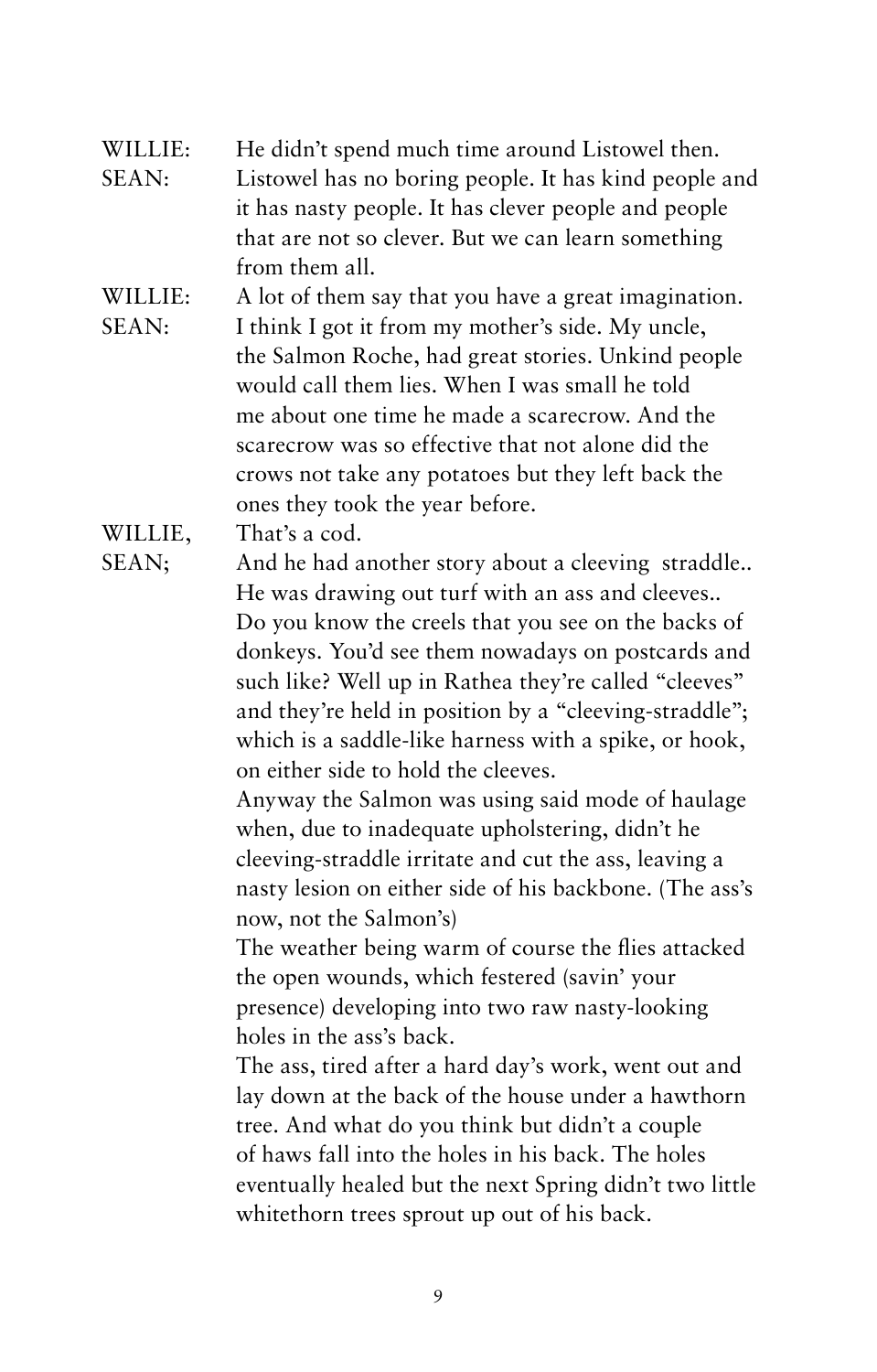Do you know what the Salmon did? (according to himself). He waited for them to grow fairly strong and then he sawed them off about four inches from the base. And thereafter he had the only ass in Ireland with a permanent cleeving-straddle.

*(When Sean notices that Willie is not amused by his story he sits down on the stool and puts his head in his hands)*

- WILLIE; Are you coming home or are you going to stay here?
- SEAN: (*Standing up and moving slowly towards the right*) I'm doing neither. I've been thinking….. I left home yesterday to better myself and at the first sign of rejection I turned back. My people were mountainy people and they wouldn't be impressed. A mountainy person shouldn't turn back. (*He turns around and shakes hands with Willie*)
- SEAN: Goodbye Willie. (*Sean exits) Willie, mesmerised, mumbles "goodbye", hesitates centre stage before exiting and Sean can be heard singing "Finuge".)* **There is a cabin by a glen, The place where I was born. There eagles fly the summer sky To greet the smiling morn. Finuge, Finuge, oh golden wood You meadows wild…………..** *(Song fades out)*

CURTAIN.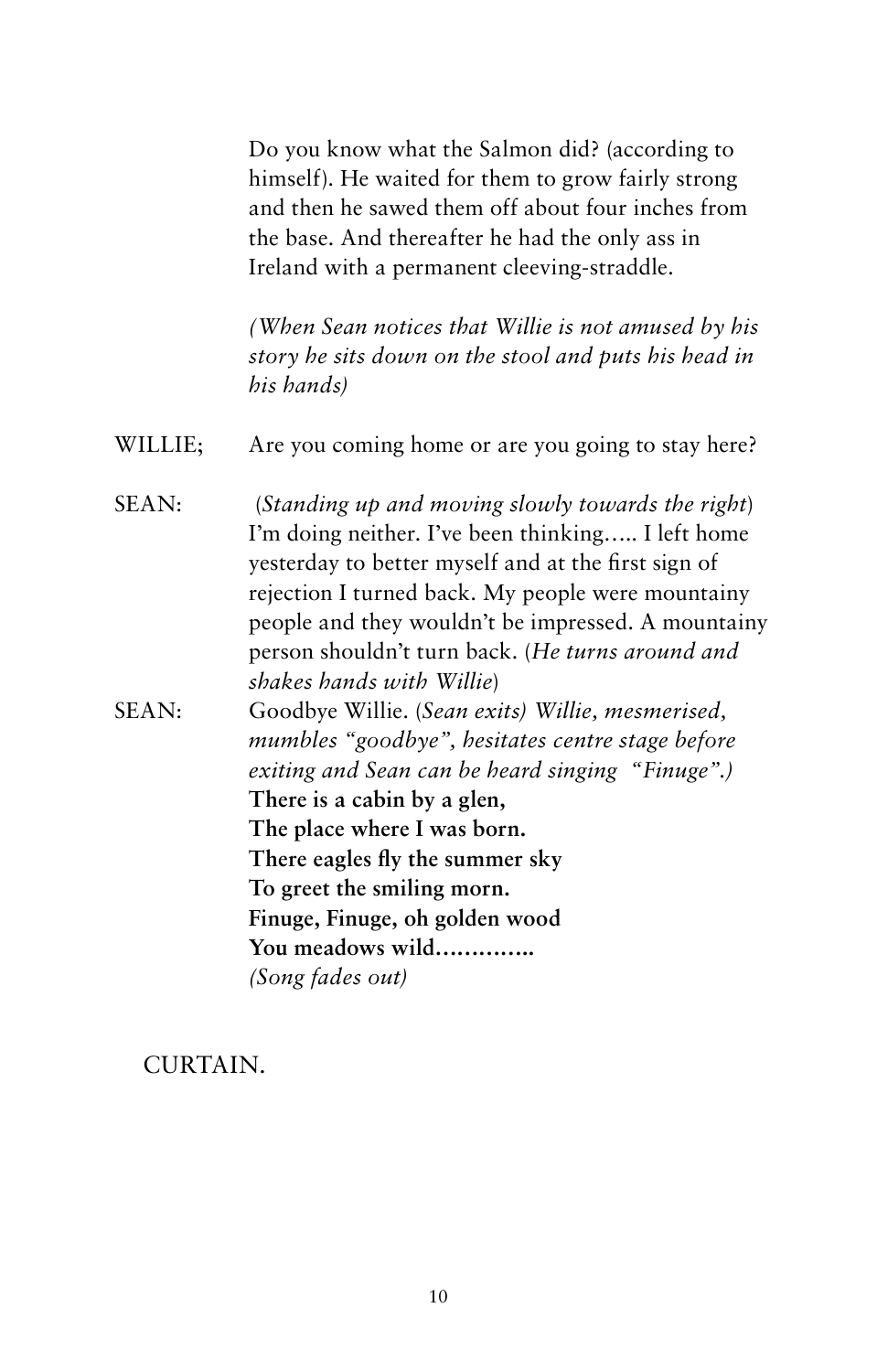#### SCENE THREE.

Time; 1980.

Set; a narrow boreen with a small bridge-wall running three-quarters the length of stage. It is Summer and wild flowers are in bloom at the end of the wall. There is a sound of water gurgling.

Sean McCarthy *(now in his mid-fifties)* is sitting on the low wall smoking a Meerschaum pipe. He is casually dressed in a good quality tweed jacket and twill trousers. He is writing in a copybook. A girl can be heard approaching singing a pop song.*(Maggie Sheehan enters. She is aged about fourteen or slightly more and is dressed in a school uniform. She is a lively, pleasant girl)* 

| MAGGIE: | Hello.                                                     |
|---------|------------------------------------------------------------|
| SEAN:   | Hello girleen. You have a lovely voice. What's your        |
|         | name?                                                      |
| MAGGIE: | Maggie Sheehan.                                            |
| SEAN:   | Ah, your father was Tim Sheehan. He died young,            |
|         | may he have a bed in Heaven. He was a dancing              |
|         | teacher and a powerful singer. That's where you            |
|         | got the voice from; you didn't lick it off the ground.     |
| MAGGIE: | My mother says I got it from her.                          |
| SEAN:   | Yes, she was a Stack from Lyre. A talented family too      |
|         | you got it on the double. ( <i>Pauses</i> ) You don't know |
|         | me.                                                        |
| MAGGIE: | I do so. You're Sean McCarthy, the songwriter.             |
| SEAN:   | That's right, but a young one like you wouldn't be         |
|         | interested in my songs.                                    |
| MAGGIE: | Yes I would and Sister Ignatious asked me to sing one      |
|         | of your songs yesterday.                                   |
| SEAN:   | Which one?                                                 |
| MAGGIE: | " Where Wild Winds Blow".                                  |
| SEAN:   | And did you know the words of it?                          |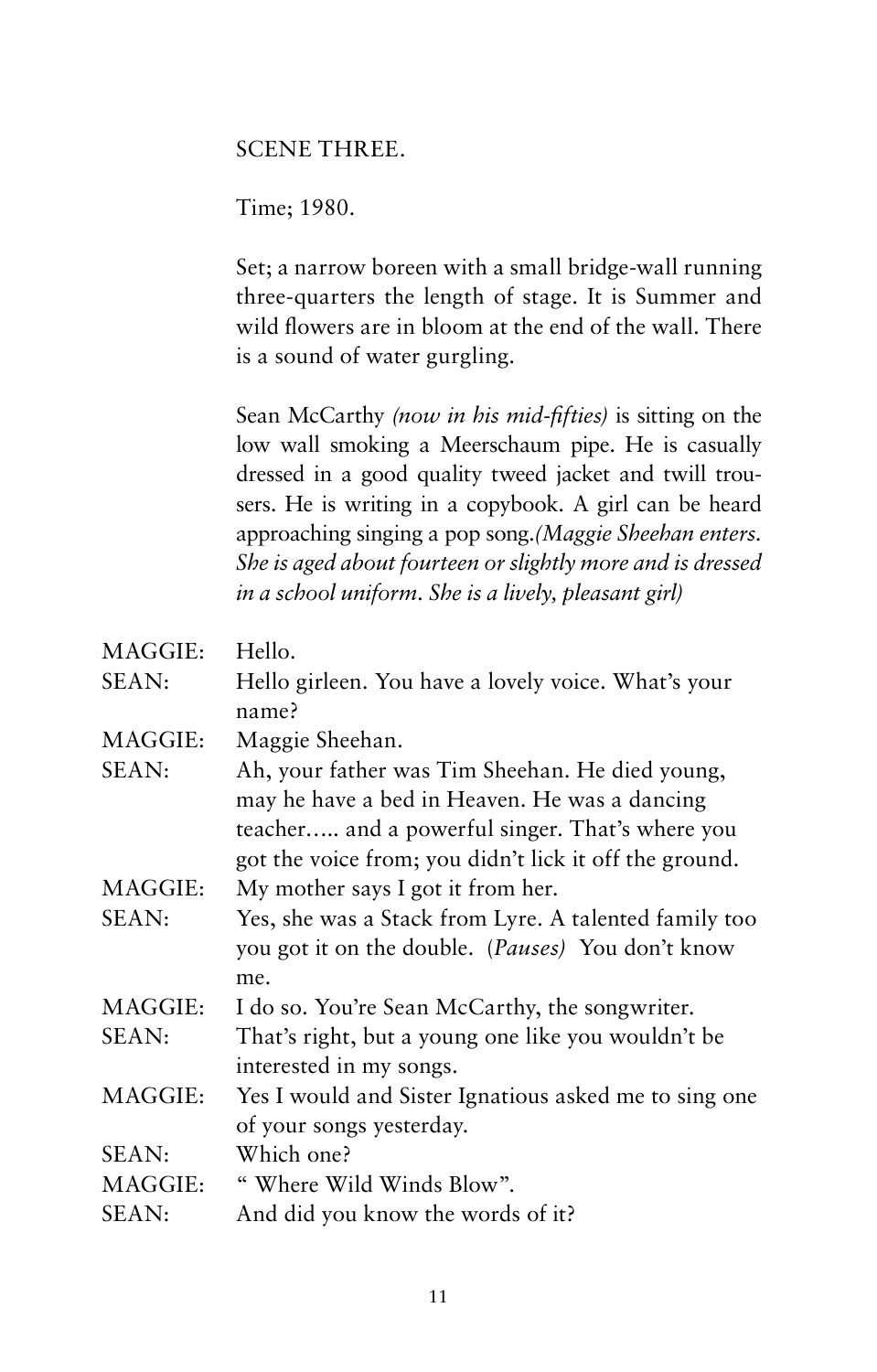| MAGGIE:   | I did, I know the words of all you songs.          |
|-----------|----------------------------------------------------|
| SEAN:     | Yerrah, no you don't. I wrote 160 songs. How would |
|           | you know the words of them all?                    |
| MAGGIE: . | Which one do I not know?                           |
| SEAN:     | Eheh Cloheen.                                      |
|           | (She sings "Cloheen")                              |

I have seen the green fields of my native Cloheen, I have walked in the valley by a rippling stream, I've seen the proud eagle soar high in the sky. I have cried o'er the grave where my Mary does lie.

These twenty five years I have sailed the seas wide, I have watched golden sunsets with sadness my guide. The memories haunt me, at night I do dream, I still walk with my Mary along by Cloheen.

I can still see her standing where the bright waters flow, And the Church where we married so long, long ago. I welcome the morning it brings peace of mind, From the dreams of the young love that I left behind.

The day of our marriage, we walked hand in hand. No prouder man walked on this green fertile land. No honeymoon bower, no baby to cry, Just a quiet lonely grave, where my Mary does lie.

So adieu lovely Mary, rest well in Cloheen, In your grave you've found peace by the rippling stream, The proud eagle guard you from high in the sky, And a rose marks the grave where my young love does lie.

SEAN: That song was born when an old man pointed a gnarled finger at a clump of briars and bushes to show me a famine grave. When I asked how many perished he looked dreamily at Knockanoir and said, " Only one, the rest took the cattle boat to America".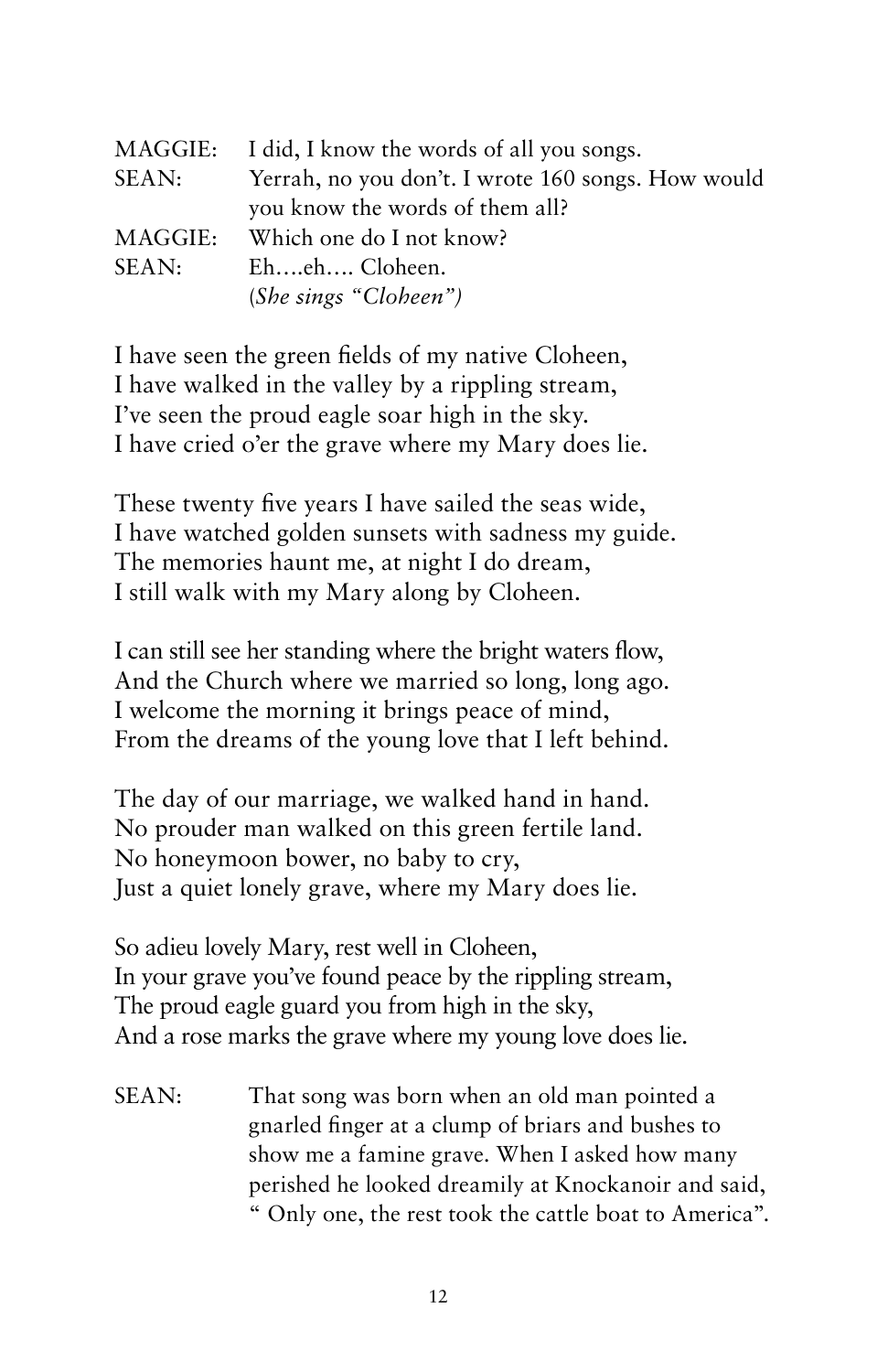"You'll have no trouble finding it" he said. And I didn't. When I scraped the moss off a flat stone I could read the inscription, "MARY R.I.P." Then I wondered… Was she young?…..Was she beautiful?….Did she have a lover….? Did her eyes shine when she heard a young man singing in a moonlit meadow?

I had no way of knowing. But I used my imagination to put her story in song. And some day your story will be told in song. And it will be a story of success. You'll go places girl. You have the voice, you have the personality and you have the confidence. *(As if to himself)* I sang songs, wrote songs and poems. I wrote stories. I even wrote a book but I didn't have the confidence. The world didn't succeed in taking Sands's bog out of me. Whether I was in Fort Sade or Philadelphia I always perceived myself as a Kerry bogman, who couldn't spell, typed with one finger and had no idea where commas went. But that's another story.

- MAGGIE: You have plenty of other stories but I have to be going, bye.
- SEAN: o nEirigh an Bhotair leat.

*(He sits down, takes a battered school-copy from his pockets and thoughtfully peruses it)*

SEAN: I took a bit of poetic licence with that one. Killury's Golden Corn. Sure Killury wouldn't feed a snipe not to mind grow corn. As John Joe Kennelly said about Killocrim, "….. if the land was any poorer the crows would have to carry flasks". But nobody lives in Killury so I won't have any objections from the natives…..but the song……*(closes eyes and sits back)* I can hear it….I can hear that young Sheehan one singing it. *Sean hears Maggie singing Killury's Golden Corn in his head.") ("*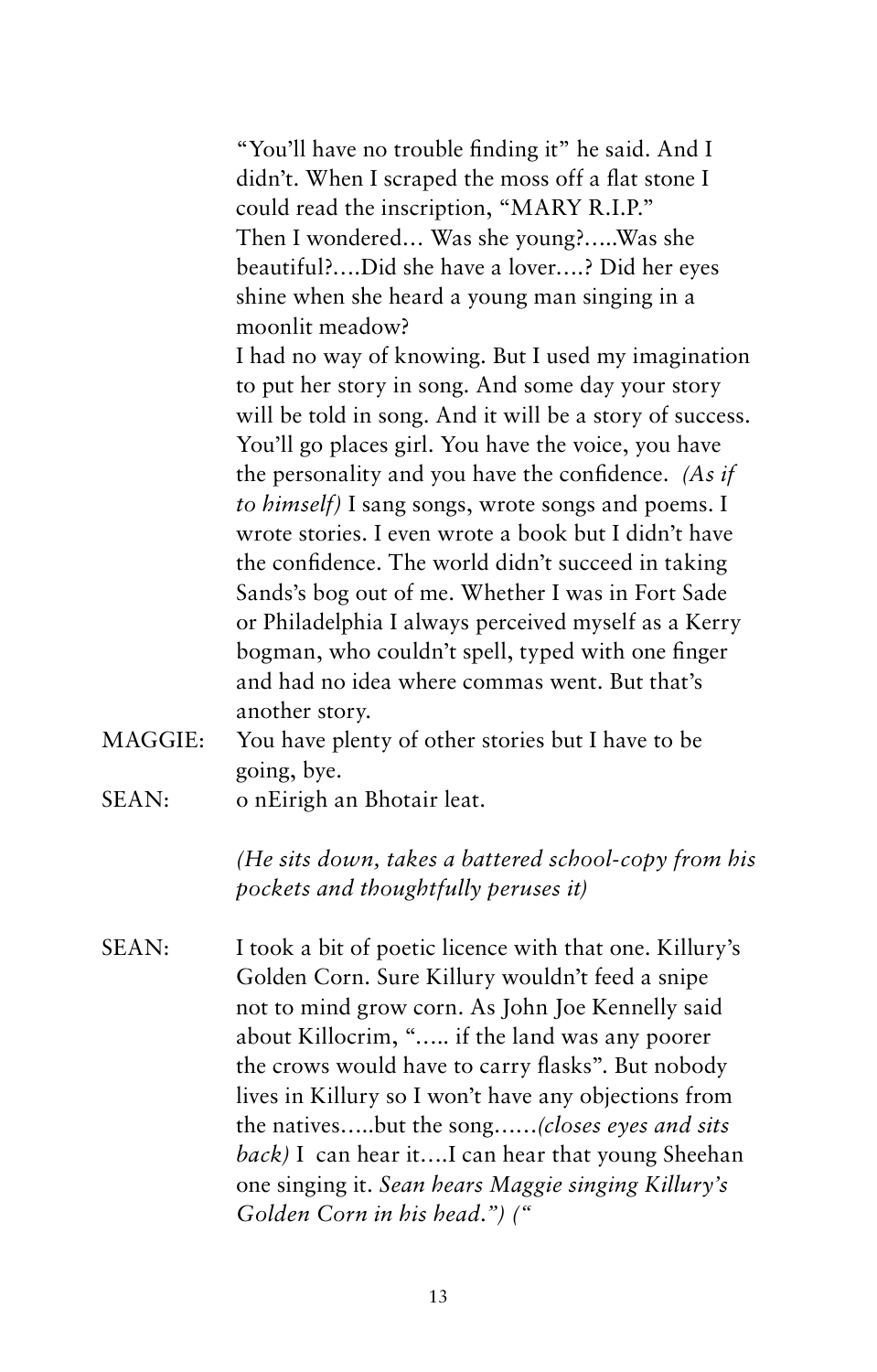Where are you now Sean Hanrahan In that cold land far away. Can you not hear the wild birds call In the hills across the bay. The cooing winds are blowing love, As in the days of yore And the wild winds keep a rolling On the lonely Kerry Shore.

The soft dew is falling love Upon the Mountain side. The meadows green near Beencuneen Keep singing to the tide. The piper plays his lonely air To greet the smiling morn' And the summer rain keeps falling On Killury's Golden Corn.

The prison yard is dark and bare Where no man speaks my name. Van Dieman's peak though sad and bleak, Can't hide my burning shame. My eyes grow dim remembering The love that once I knew And a smiling maid that loved me there Where falls the morning dew.

Sometimes I dream of my Maura Lee Though it was long ago. I hear the wild birds singing free In the valley down below. I see you smiling in the sun To kiss the summer dawn And the soft rain that keeps falling On Killury's Golden Corn.